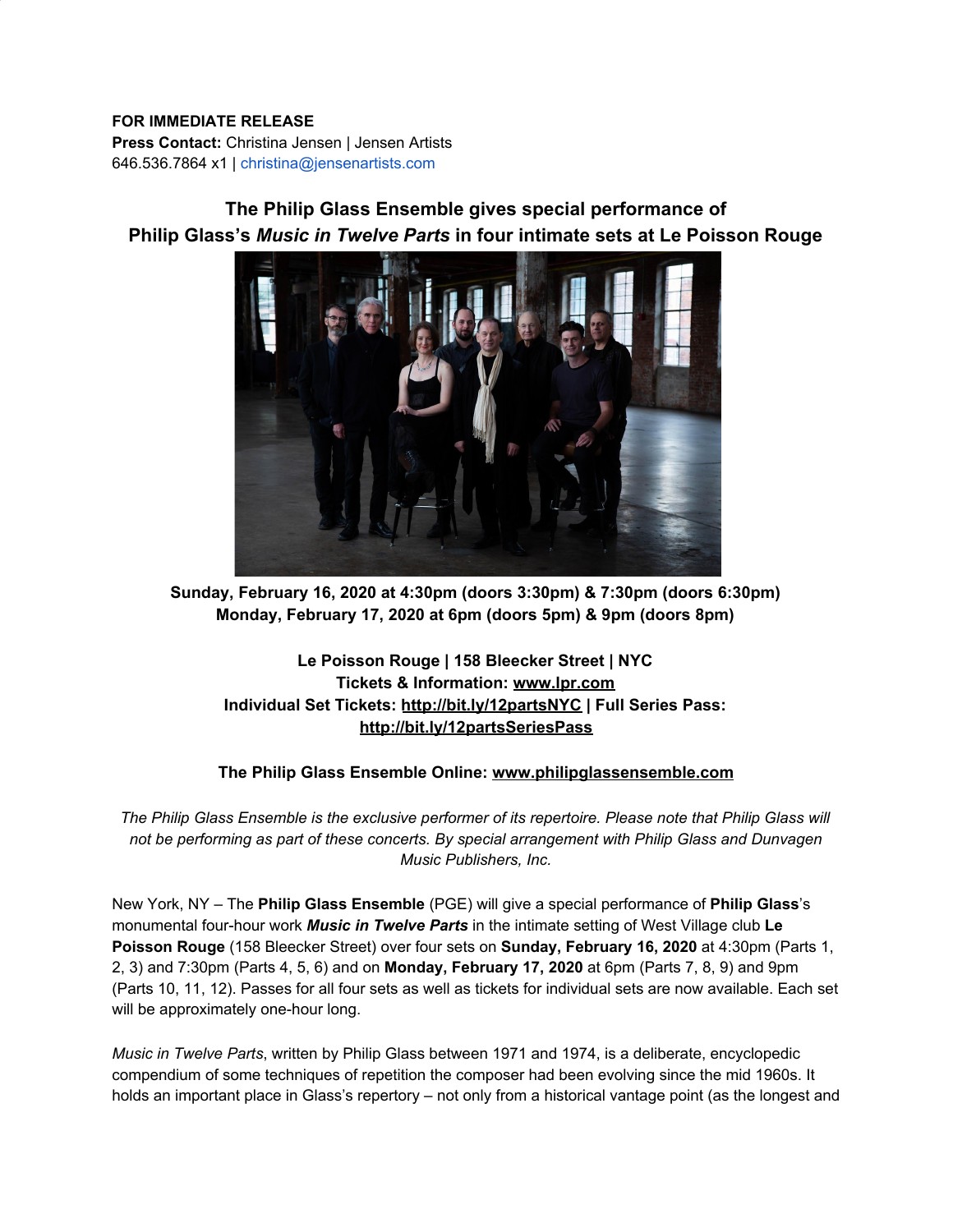most ambitious concert piece for The Philip Glass Ensemble) but from a purely aesthetic standard as well, because *Music in Twelve Parts* is both a massive theoretical exercise and a deeply engrossing work of art.

Of the work, Philip Glass writes, "*Music in Twelve Parts* would most likely be classified as a minimal work, it was a breakthrough for me and contains many of the structural and harmonic ideas that would be fleshed out in my later works. It is a modular work, one of the first such compositions, with twelve distinct parts which can be performed separately in one long sequence, or in any combination or variation."

The **Philip Glass Ensemble** comprises the principal performers of the music of Philip Glass. In 1968, Glass founded the PGE in New York City as a laboratory for his music. Its purpose was to develop a performance practice to meet the unprecedented technical and artistic demands of his compositions. In pioneering this approach, the PGE became a creative wellspring for Glass, and its members remain inimitable interpreters of his work.

The artists of the PGE recognize their unique position in the history of music of the past half-century and passing on that legacy is part of their practice. A deep dedication to educating the next generation of musicians is integral to the PGE's work, both on tour and as the Ensemble-in-Residence at The Philip Glass Institute at The New School.

The PGE debuted at the Whitney Museum of American Art in 1969, and in its early years performed primarily in the galleries, artist lofts, and museums of SoHo's then-thriving artistic community. In the five decades since, the PGE has performed in world-renowned music festivals and concert halls across five continents, and has made records with Sony, Nonesuch, and Orange Mountain Music.

Many of Philip Glass's most celebrated works were expressly composed for the PGE: its core concert pieces *Music in Twelve Parts*, *Music in Similar Motion*, and *Music with Changing Parts*; the opera and musical theater projects *Einstein on the Beach*, *Hydrogen Jukebox*, *1000 Airplanes on the Roof*, *Monsters of Grace*; and the full-length dance works *Dance* (Lucinda Childs) and *A Descent Into the Maelström* (Australian Dance Theater). The PGE is most widely acclaimed for its soundtracks to Godfrey Reggio's trilogy of wordless films: *Koyaanisqatsi*, *Powaqqatsi*, and *Naqoyqatsi*. It is also featured in Glass's operas *La Belle et la Bête* and *The Photographer*.

#### **Philip Glass:**

Born in Baltimore, Maryland, Philip Glass is a graduate of the University of Chicago and the Juilliard School. In the early 1960s, Glass spent two years of intensive study in Paris with Nadia Boulanger and, while there, earned money by transcribing Ravi Shankar's Indian music into Western notation. By 1974, Glass had a number of innovative projects creating a large collection of new music for The Philip Glass Ensemble and for the Mabou Mines Theater Company. This period culminated in *Music in Twelve Parts* and the landmark opera *Einstein on the Beach*, for which he collaborated with Robert Wilson. Since *Einstein*, Glass has expanded his repertoire to include music for opera, dance, theater, chamber ensemble, orchestra and film. His scores have received Academy Award nominations (*Kundun*, *The Hours*, *Notes on a Scandal*) and a Golden Globe (*The Truman Show*). In the past few years several new works were unveiled including an opera on the death of Walt Disney, *The Perfect American* (co-commissioned by Teatro Real, Madrid and the English National Opera), a new touring production of *Einstein*, the publication of Glass's memoir, *Words Without Music*, by Liveright Books, and the premiere of